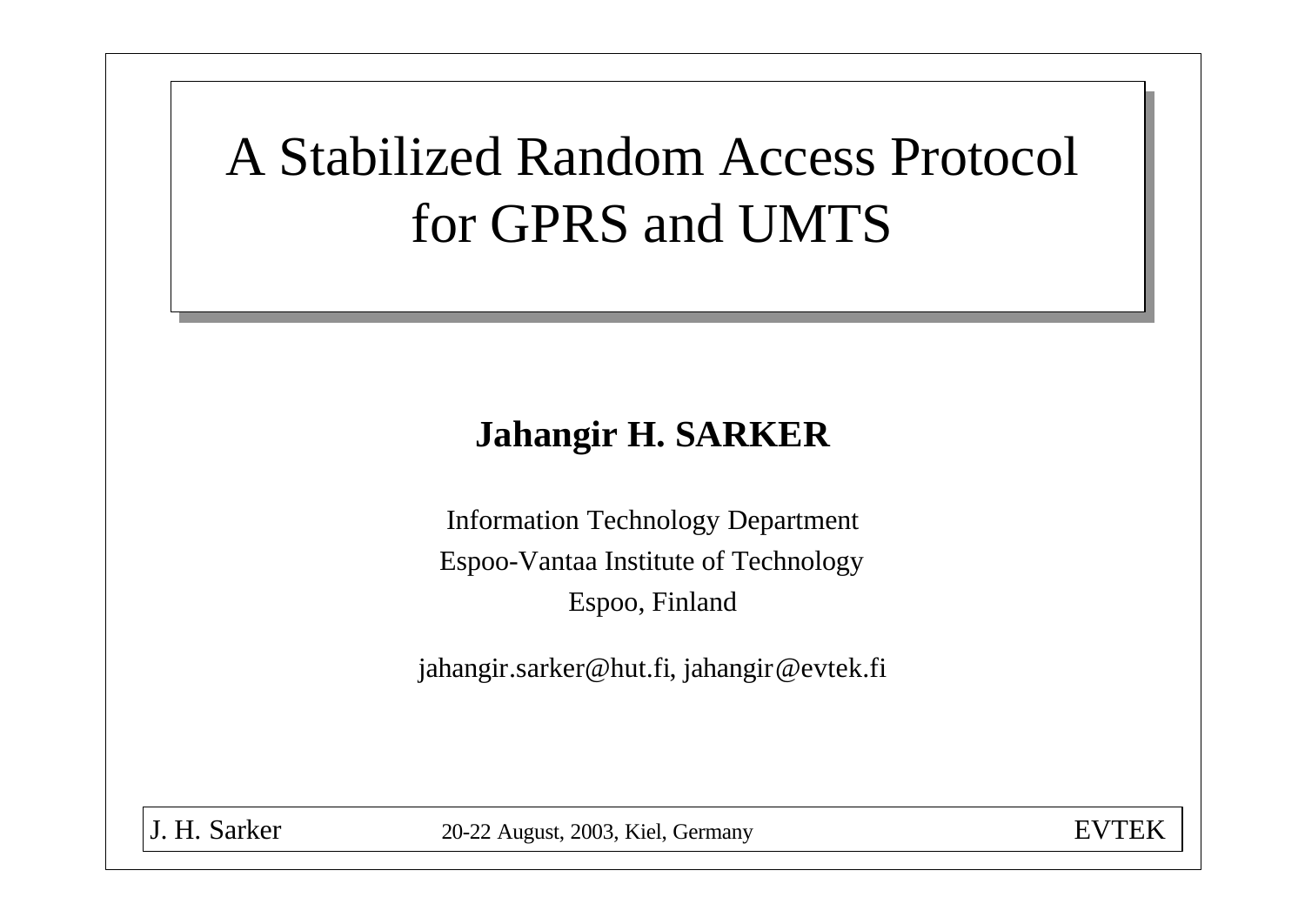# Objective of this paper

- A transmission policy is studied for the random access Slotted ALOHA channel in terms of number of transmissions and transmission probability.
- A stable operation of Slotted ALOHA can be achieved by reducing the transmission number for a specific limit of the new packet generation rate.
- This specific limit can be increased *p* times, where *p* is the transmission probability.
- Our results show that the control of transmission number is not needed if the new packet generation rate from all active users is less than 1/ *pe*packet per time slot.

J. H. Sarker 20-22 August, 2003, Kiel, Germany EVTEK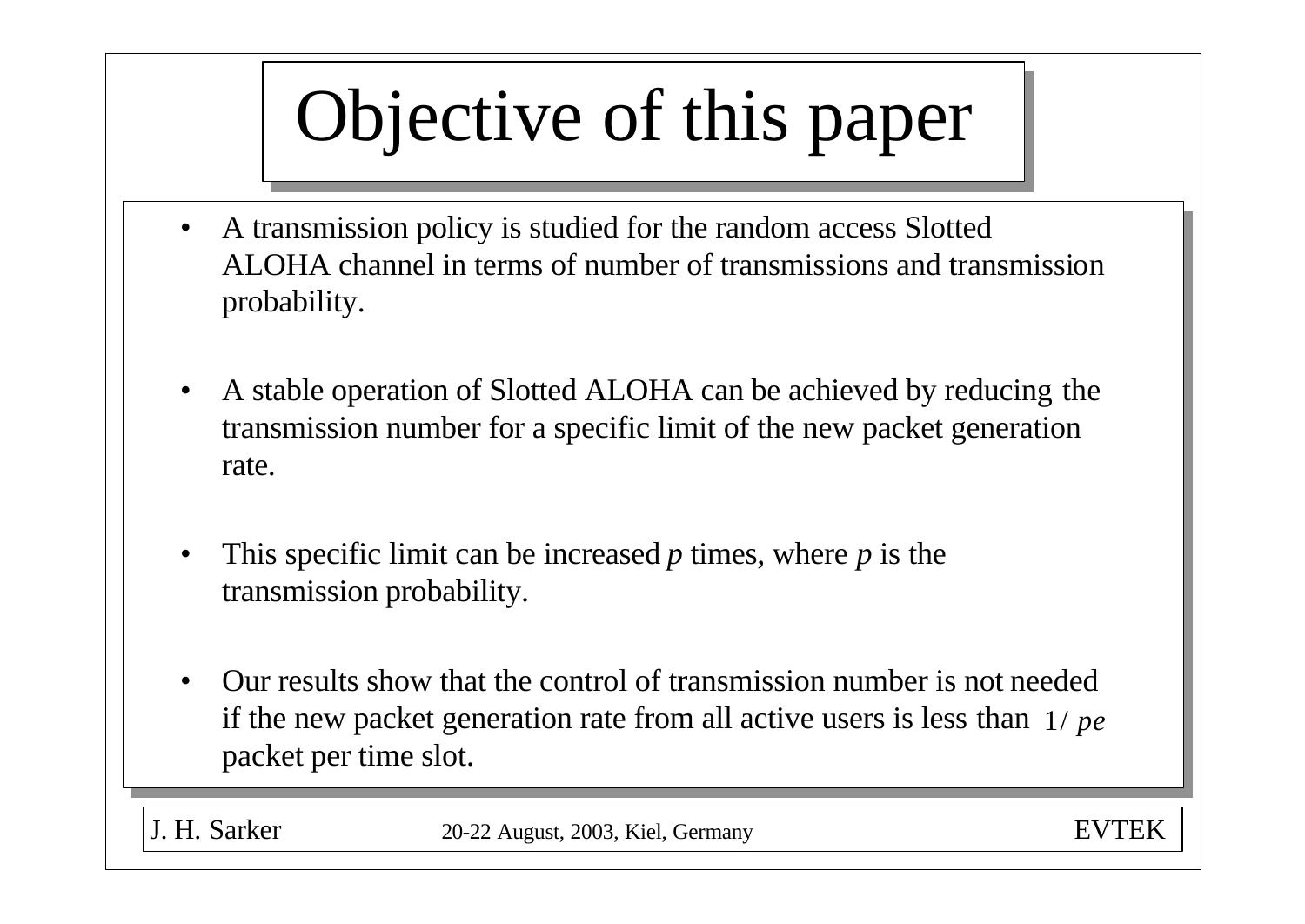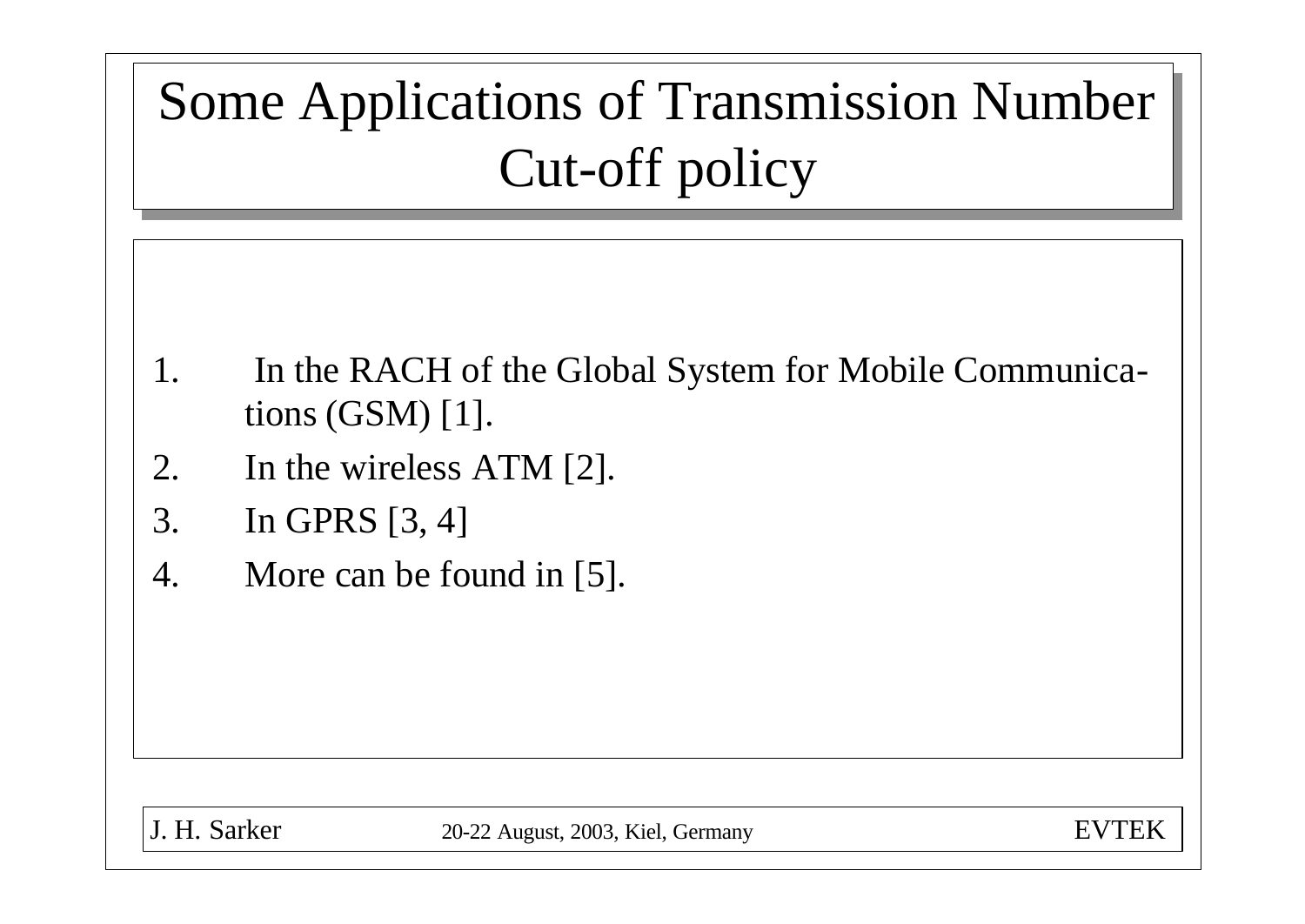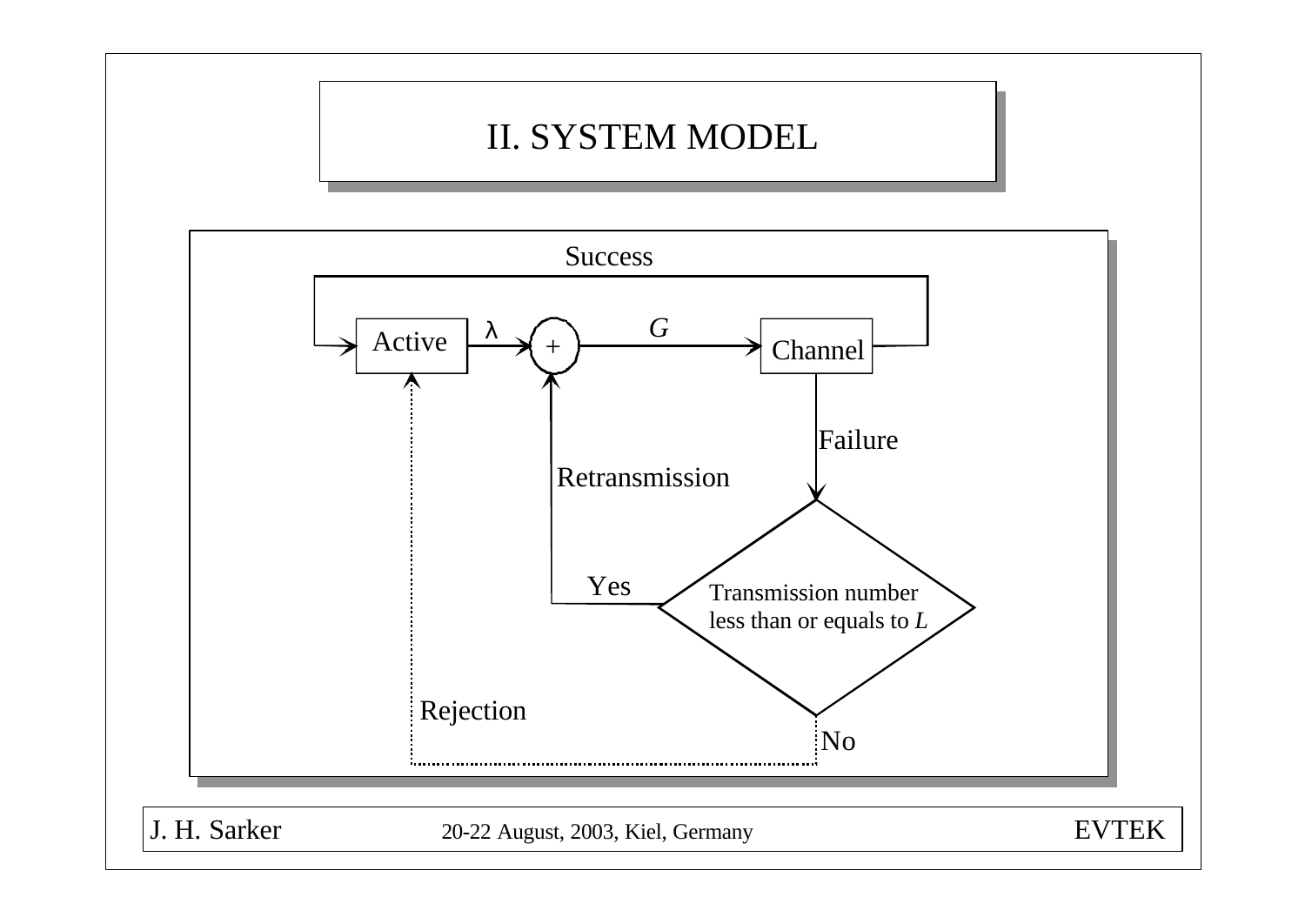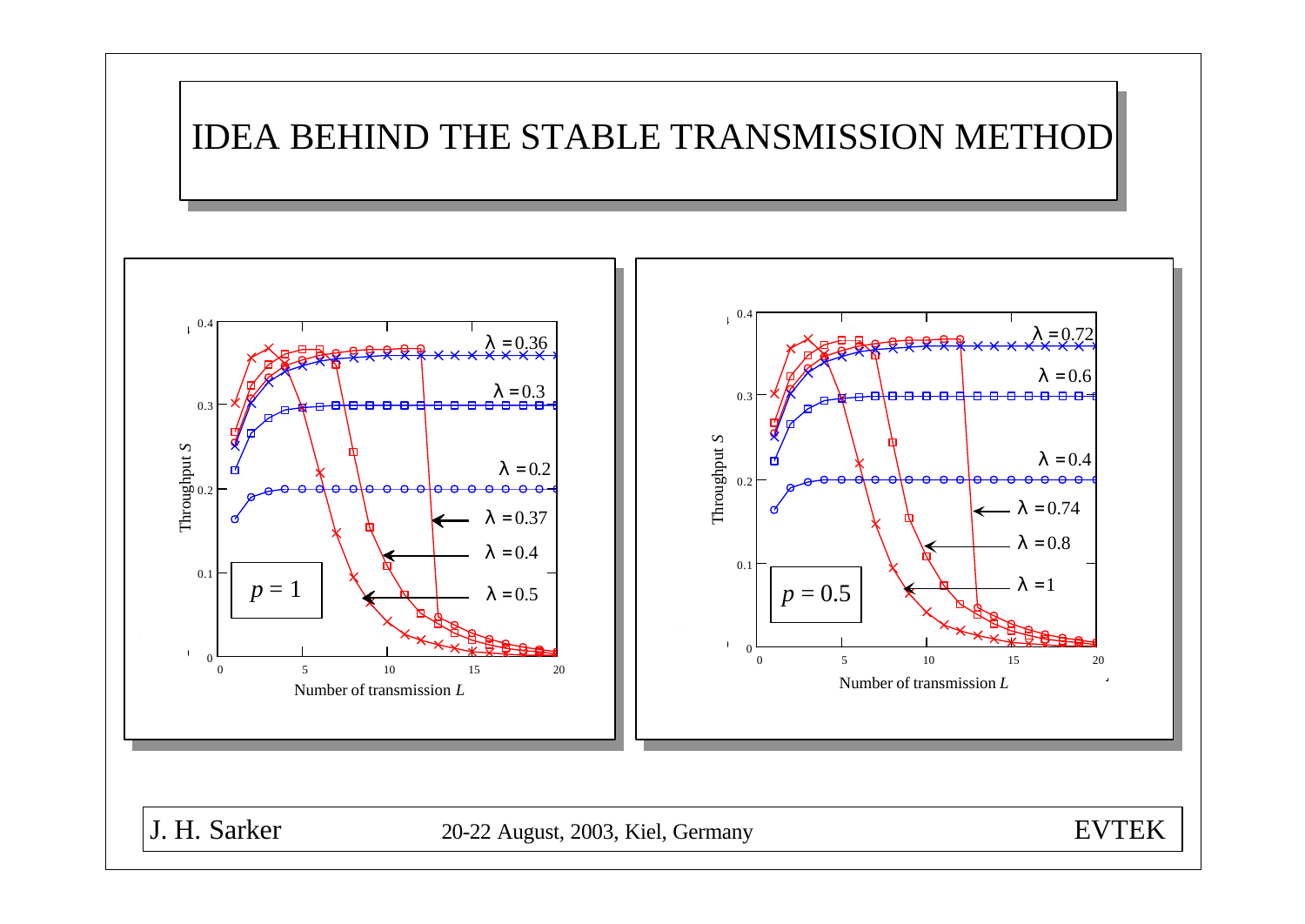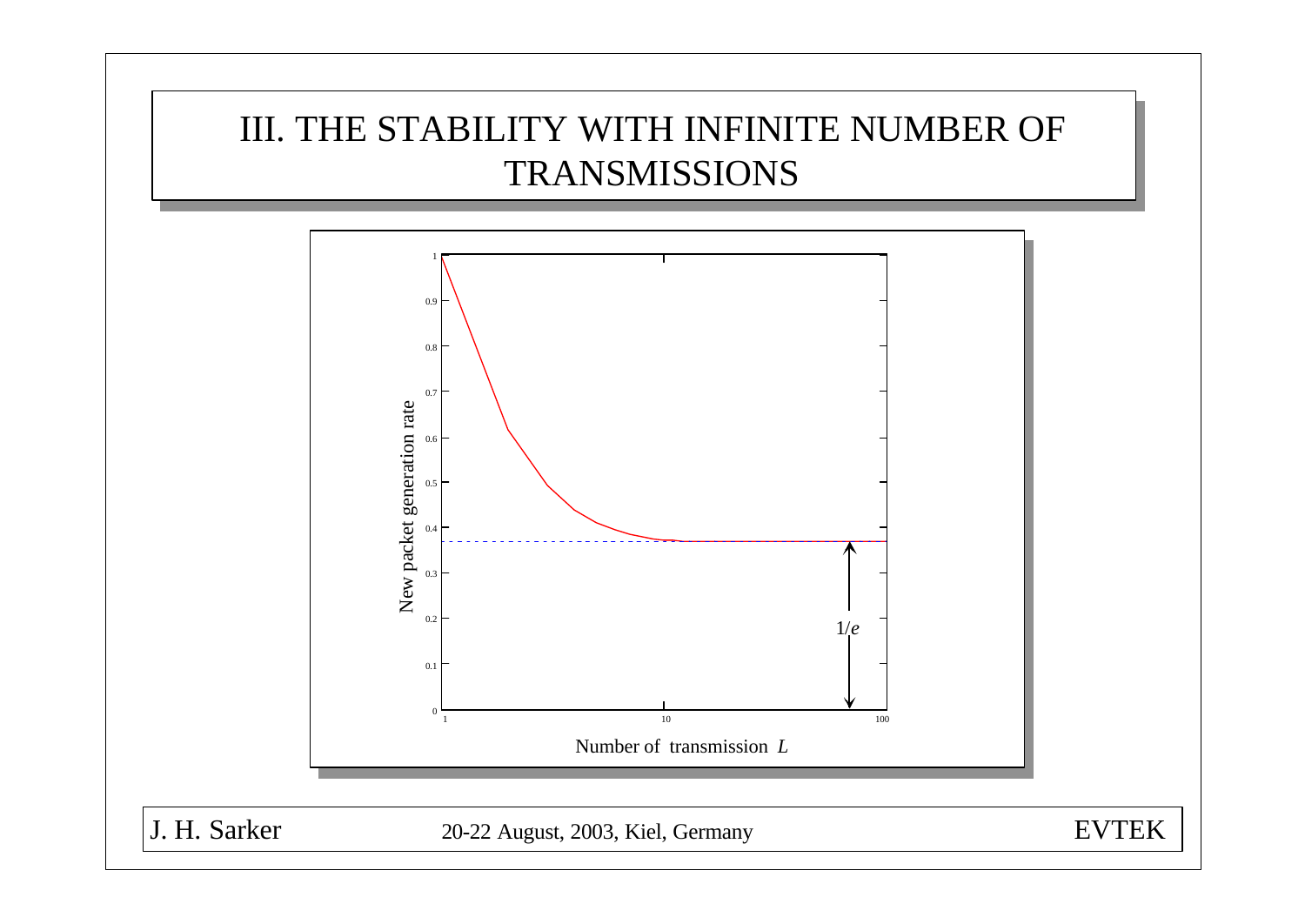IV. PERFORMANCE ANALYSIS *A. Throughput*



J. H. Sarker 20-22 August, 2003, Kiel, Germany EVTEK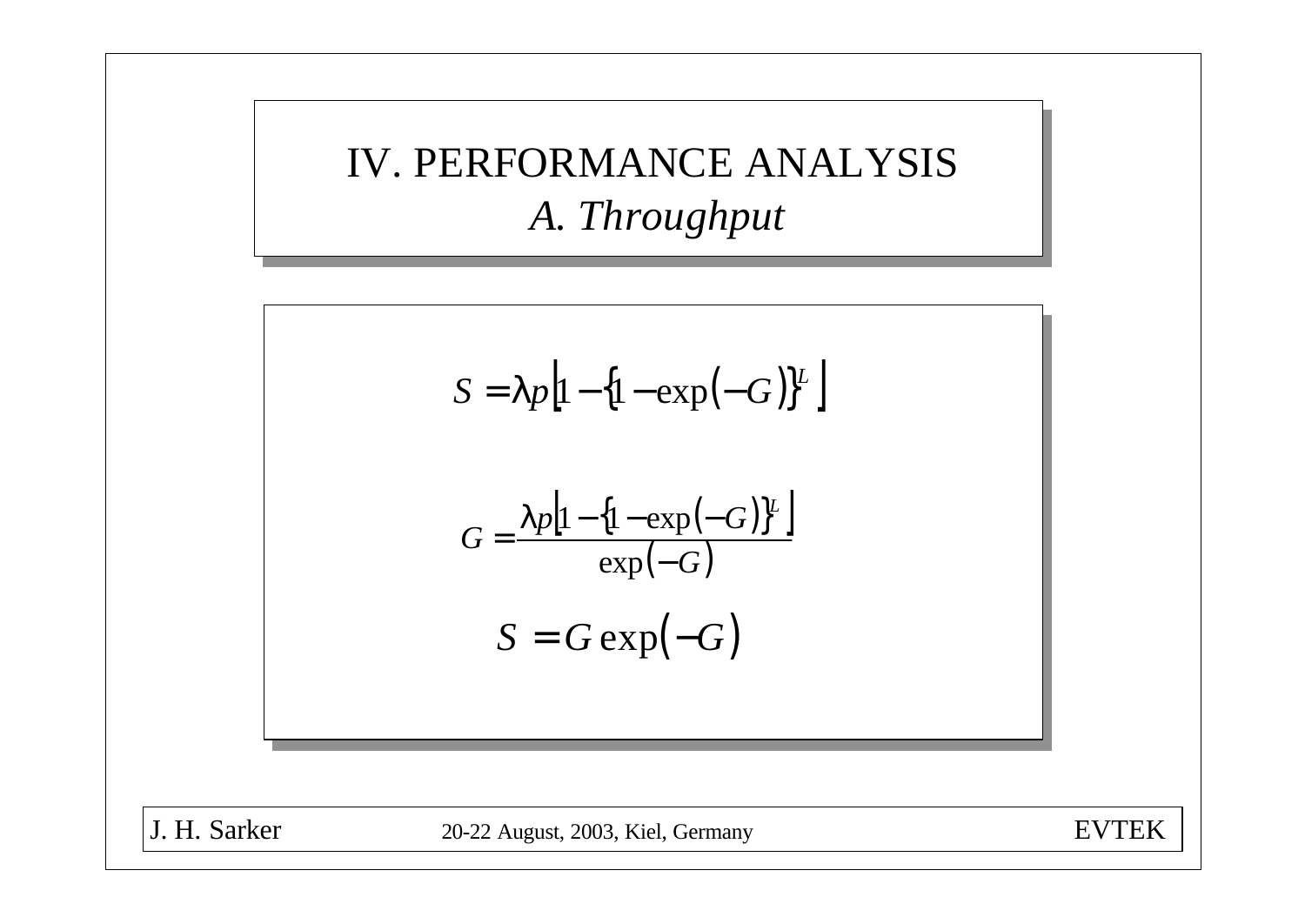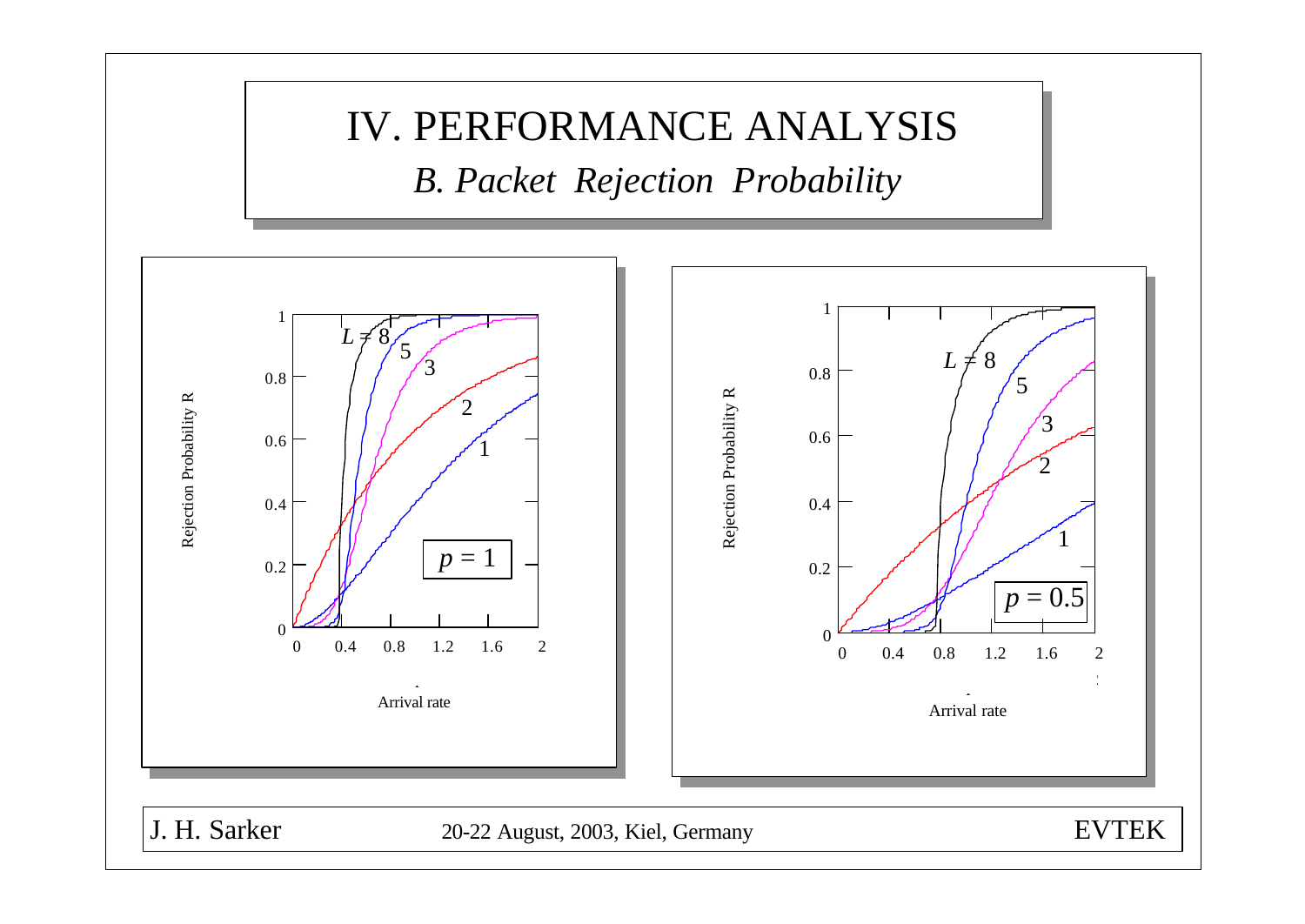## V. CONCLUSIONS

- If the new packet generation rate from all active users is less than  $e^{-1}$  packet per time slot, the transmission number control is not needed.
- The number of transmission decreases abruptly with the increase of initial access rate,  $I$ , when its value is more than  $e^{-1}$  packet per time slot.
- Transmission probability reduction is another procedure for stable ALOHA operation.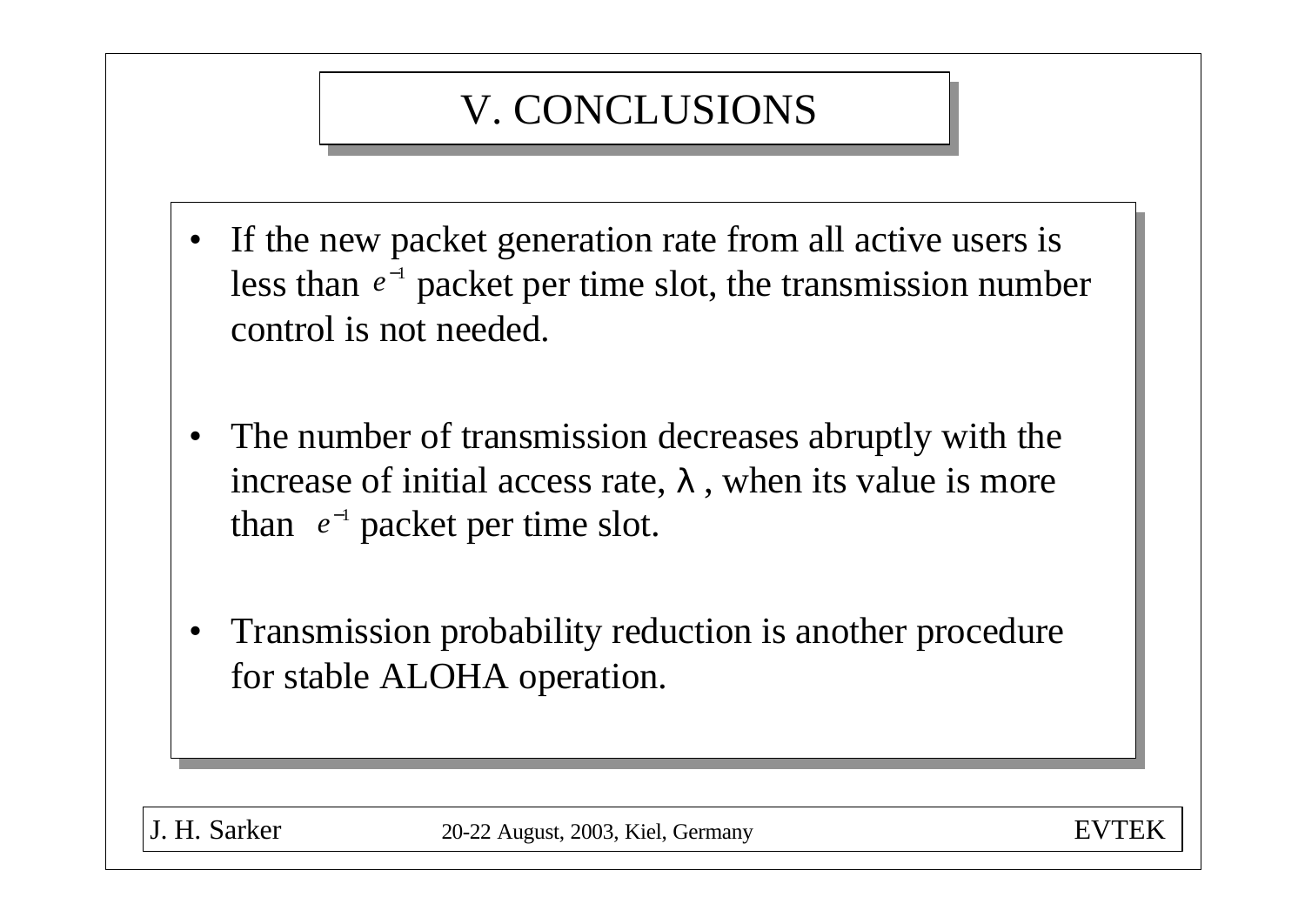### VI. REFERENCES

- [1] M. Mouly and M.-B. Pautet, *The GSM system for mobile communications,*  Published by authors, 1992.
- [2] M. Ivanovich and M. Zukerman, "A Study of Deadlock Models for a Multiservice Medium Access Protocol Employing a Slotted Signalling Channel," *IEEE/ACM Transactions on Networking*, Vol. 8, No. 6, December 2000.
- [3] 3GPP, TSG-RAN: 'MAC protocol specification', 3G TS 25.321 v3.4.0, June 2000.
- [4] 3GPP2, TSG-C: 'MAC standard for cdma2000 spread spectrum systems, release A - addendum I', 3GPP2 C.S003-A-1 v.1.0, September 2000.
- [5] J. H. Sarker and S. J. Halme, "The Prudence Transmission Method I (PTM I): A Retransmission Cut-Off Method for Contention Based Multiple Access Communication Systems", *VTC'97*, Phoenix, AZ, USA (May 4-7, 1997), pp. 397- 401.
- [6] Sung Hyun Cho and Sung Han Park, Stabilised Random access Protocol for voice/data Integrated WCDMA System, *Electronics Letters*, 13th September 2001, Vol. 37, No. 19, pp. 1197-1199.